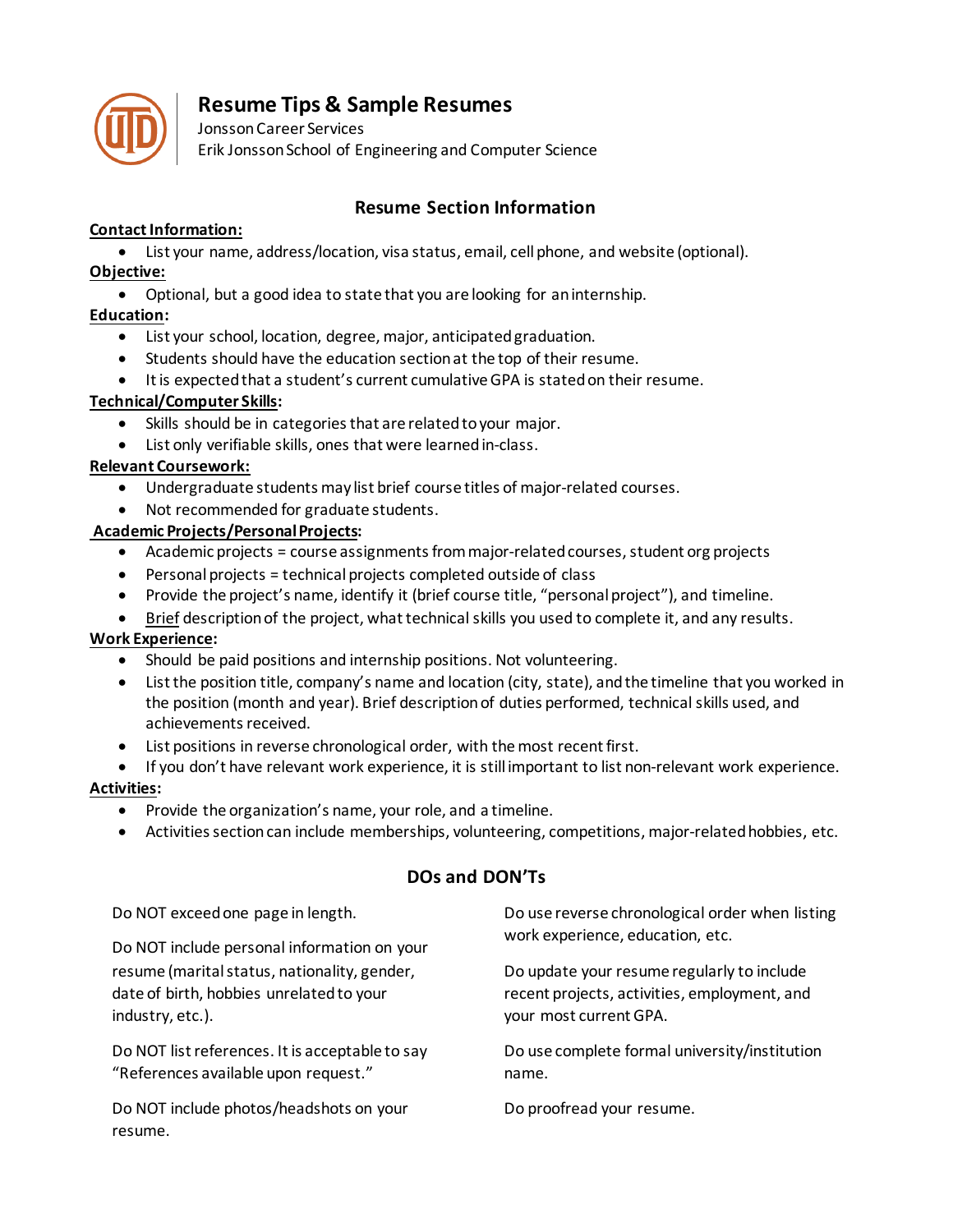# **NAME**

Richardson, TX ● [email@utdallas.edu](mailto:email@utdallas.edu) xxx-xxx-xxxx ● Work Authorization**:** F-1 VISA [GitHub.com/example](https://github.com/example)● Linkedin.com/in/example

### **EDUCATION**

**THE UNIVERSITY OF TEXAS AT DALLAS, Richardson, Texas Expected Dec 20xx**<br>Master of Science in Computer Science Master of Science in Computer Science

**UNDERGRAD TECH UNIVERSITY,** City, State **April 20xx** April 20xx<br>Bachelor of Technology in Computer Science & Engineering **April 20xx** GPA 3.7/4.0 Bachelor of Technology in Computer Science & Engineering

### **COMPUTER SKILLS**

Languages : Java, Python, C++, HTML, CSS Operating Systems : UNIX, MS DOS, Linux, Solaris, Windows Databases : SQL, Oracle, MongoDB Frameworks & Tools : OpenCV, TensorFlow, Angular.js, Node.js, Bootstrap, Django Big Data Technologies : Hadoop, MapReduce, Hive

### **ACADEMIC PROJECTS**

Pacman Project **Artificial Intelligence** Artificial Intelligence Semester/Year Built and coded informed and uninformed search algorithms to find paths for the Pacman through his maze world to reach a goal and to collect food efficiently for single agent and multi agent environments. Skills Used: Java

### **Deep Learning Model Optimization Machine Learning The Communist Communist Communist Communist Communist Communist Communist Communist Communist Communist Communist Communist Communist Communist Communist Communist Communi**

Optimized the parameters of a deep learning model and reduced both in-sample and out-of-sample errors. Achieved high accuracy for classifying handwritten numbers up to 95%. Skills Used: Python, TensorFlow, CNN

### **WORK EXPERIENCE**

**Intern,** Mary Kay Inc., Dallas, TexasMay 20xx-Dec 20xx Assisted in the testing process of an E-Commerce suite for Mary Kay Inc.

**Project Engineer,** Wipro Technologies, Bangalore, IndiaJuly 20xx-July 20xx Developed an automated test suite to perform Build Acceptance Test for the integrated product using Perl and UNIX shell programming on Windows 2003 and Solaris.

### **ACTIVITIES**

**Women Who Compute**, Officer Aug 20xx-May 20xx-May 20xx-May 20xx-May 20xx-May 20xx-May 20xx-May 20xx-May 20xx-May 20xx-May 20xx-May 20xx-May 20xx-May 20xx-May 20xx-May 20xx-May 20xx-May 20xx-May 20xx-May 20xx-May 20xx-May **Association of Computing Machinery (ACM), Member Aug 20xx-May 20xx-May 20xx-May 20xx-May 20xx**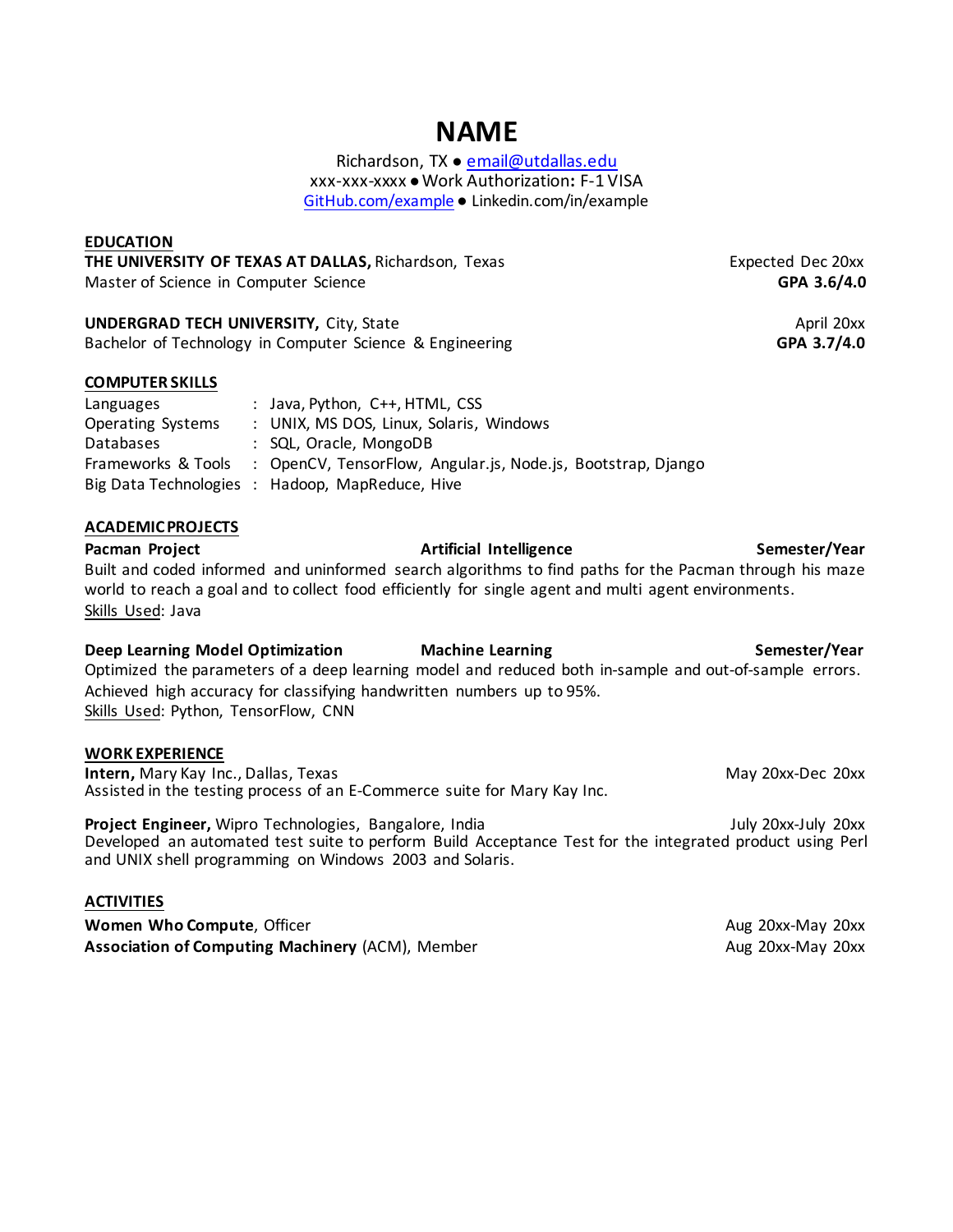# Student Name Richardson, TX

xxx-xxx-xxxx F1 Visa

example@utdallas.edu LinkedIn.com/in/example

# **OBJECTIVE** Seeking an Electrical Engineering internship during Summer/Fall 20xx. **EDUCATION** The University of Texas at Dallas, Richardson, TX GPA: 3.51 B.S. in Electrical Engineering May 20xx • NSF Research Experiences of Undergraduates Scholarship Recipient, 20xx • Academic Excellence Scholarship Recipient, 20xx **TECHNICAL** Programming Languages: C++, Java, Python<br>**SKILLS** Operating Systems: Linux, Mac OSX, Window **Operating Systems: Linux, Mac OSX, Windows XP, Windows 8** Applications: LogicWorks, MATLAB, Xilinx, PSpice, NI LabVIEW, MS Visio **RELEVANT** Digital Systems **Electric Network Analysis & Lab**<br> **COURSES** Advanced Engineering Math Electric Devices & Lab Advanced Engineering Math<br>Digital Circuits & Lab Signals and Systems & Lab RF Circuit Design Principles Senior Design I **ACADEMIC** Acoustic Chip Texture Analyzer Team Project, Course Title Spring 20xx<br>PROJECTS Designed and built a lab-ready device that can quickly assess chip texture using typical breaking Designed and built a lab-ready device that can quickly assess chip texture using typical breaking force data and measurement of the acoustic signal. Personal primary responsibilities included research and selection of electronic components and audio signal processing. **Circuit Design**, Course Title **Spring 20xx Spring 20xx** Translated set of design specifications into a functional circuit schematic. Technologies (Skill Sets): CAD: Logic Works **Robot Design**, Course Title **Fall 20xx** Built and coded robots to perform various functions specified by professor. Technologies (Skill Sets): Java, C/C++, NTX testing software **PERSONAL** Wireless Comm, Personal Project Summer 20xx<br> **PROJECTS** LabVIEW Simulation of a Simplified LTE OFDM. LabVIEW Simulation of a Simplified LTE OFDM. Simulate a 4G wireless communication system using LabVIEW and obtain BER plots. **WORK RF Engineering Intern**, **Employer**, Location The Contract Contract Timeline **EXPERIENCE** Created RNDCIQ for scripting teams and work with plumbing diagrams of UMTS hardware. Developed and modified various tools and Macros to increase efficiency of Optimization Teams and track site readiness. Utilize MapInfo and MCOM to add/delete neighbors and perform site audits as part of pre-launch optimization. **Sales Associate**, **Employer, Location Spring 20xx - Fall 20xx** - Fall 20xx Responsible for maintaining outstanding service to each customer by providing a friendly environment. Maintained solid product knowledge and all other aspects of customer service. **ACTIVITIES** Society of Hispanic Professional Engineers (UTD), Member The Timeline